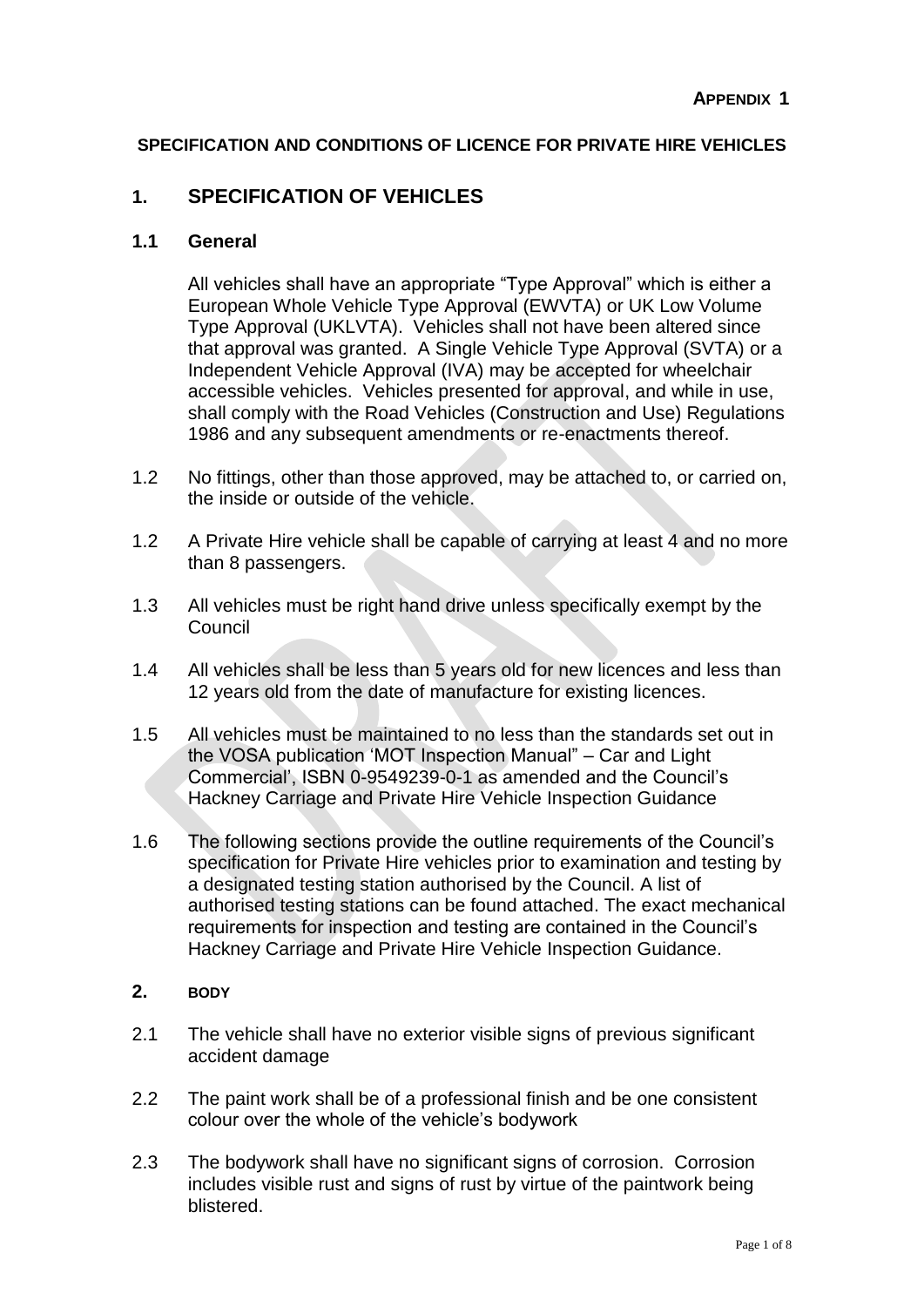2.4 Running boards shall only be permitted where they are fitted by manufacturers. The board shall be a minimum 125mm in width, all of which shall be available as a step.

#### **3. WHEELS AND TYRES**

- 3.1 The vehicle shall have four road wheels of uniform standard, size and style, which conform to construction and use regulations.
- 3.2 An appropriate tyre repair system (as fitted by the manufacturer) must be provided.
- 3.3 The appropriate repair system must only be used as an emergency measure ie to allow the vehicle to be driven to a place of repair.
- 3.4 All tyres, including the spare tyre, shall comply with the vehicle manufacturer's specification
- 3.5 All tyres fitted to the vehicle shall meet current legal requirements at all times.

#### **4. INTERIOR**

- 4.1 The minimum leg room available to any passenger shall be 200mm. The measurement will be taken from the base of the seat to the centre of the rear of the seat in front when the front seat is at its full, rearwards extension. Where there is no seat in front the measurement will be taken from the base of the seat to the nearest obstruction in front.
- 4.2 The internal headroom from the seat cushion to the lowest part of the roof in a vertical line shall be a minimum of 920 mm
- 4.3 Vehicles must have adequate space for luggage to be kept in a clean, safe, secure and water tight manner
- 4.4 Vehicles must have a water tight roof covering and properly carpeted or covered flooring (with no rips or tears)

#### **5. DOORS**

- 5.1 The vehicle shall have a minimum of 4 side opening doors which are easily accessible to passengers. Access to and from vehicles such as minibuses will be determined on a case by case basis eg the rear door should not be a means of access.
- 5.2 All vehicles shall have doors that open sufficiently wide to allow easy access in and egress from the vehicle.
- 5.3 All doors shall be capable of being readily opened from the inside and outside of the vehicle by one operation of the latch mechanism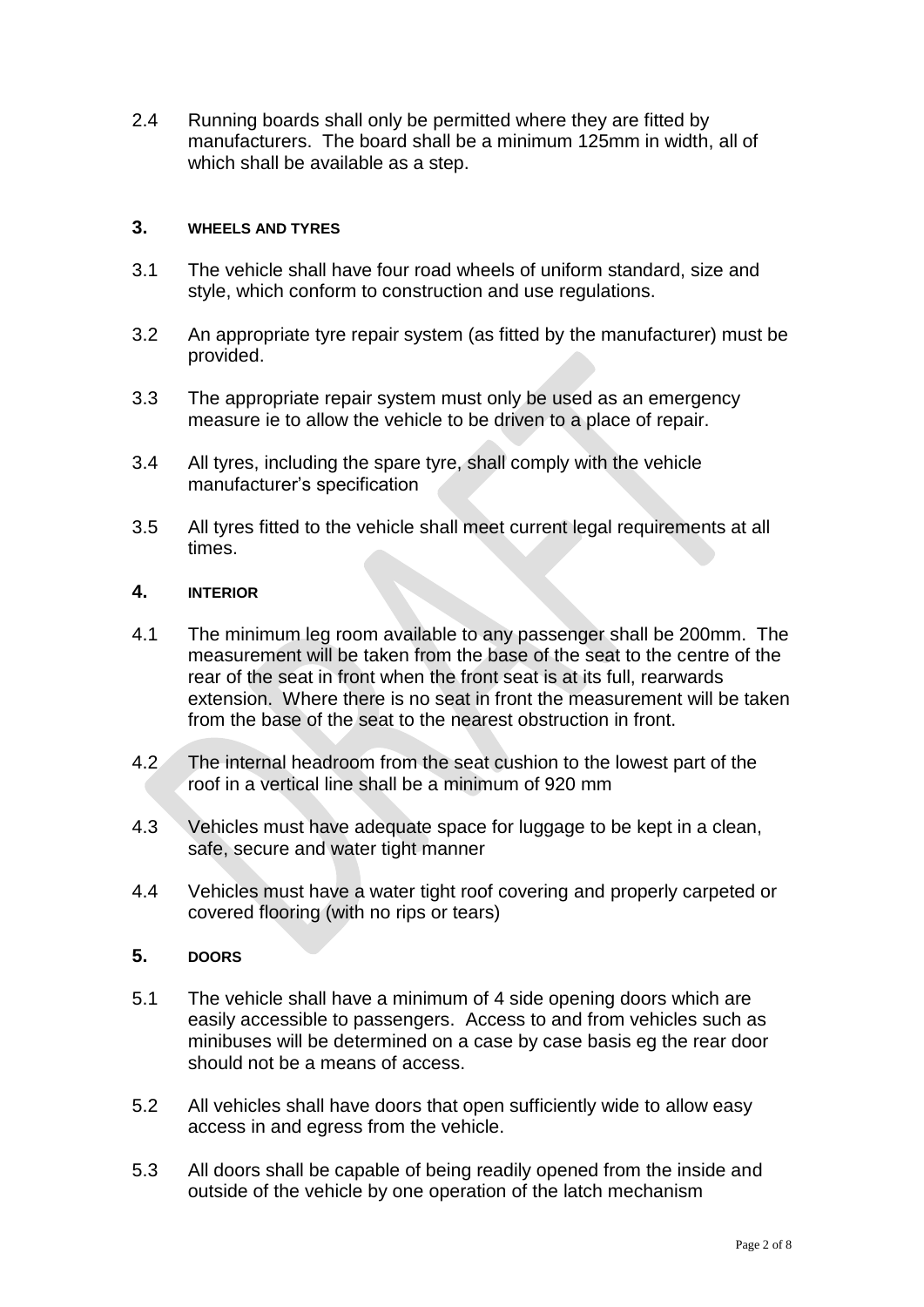5.4 The interior door handle shall be clearly visible and easily accessible to passengers when the door is in a fully open position and the means of operation of the door handle is easily identified.

#### **6. SEATS**

- 6.1 Vehicles shall have a passenger seating capacity of not less than 4 persons and not more than 8 persons
- 6.2 Each seat shall be fitted with fully operational seat belts, compliant with the appropriate Standards.
- 6.3 Each seat shall be properly cushioned and be in a clean condition.
- 6.4 Each seat shall not be less than 406 mm in width.
- 6.5 Where bench seats are provided, then the seat shall provide a minimum of 406mm seating space for each passenger i.e. a rear bench seat shall not be less than 1218 mm in order to accommodate 3 passengers.
- 6.6 Removed seating mounts must rendered irreplaceable and the floor surface to be smooth and unencumbered.
- 6.7 All passenger seats must face forward or rearward to the direction of travel, (no passenger may sit sideways to direction of travel unless specifically exempt by an authorised officer of the Council eg limousines
- 6.8 Any modification to seating configuration, including removal of seats, in any vehicle must be accompanied by an Individual Vehicle Approval Certificate (this includes removal of seats).

#### **7. WINDOWS**

- 7.1 Opening windows shall be provided in the rear of the vehicle capable of being opened by the rear seat passengers
- 7.2 Vehicle windows shall have visual transmission to ensure that the interior of the vehicle is clearly visible from the outside of the vehicle at all times. All vehicles shall be fitted with windscreen glass that has a light transmittance of 75%, and all other window glass shall have a light transmittance of not less than 70% EXCEPT those parts of the rear window or any side window adjacent to the luggage space in any estatetype vehicle which can be of any tint fitted at manufacture providing it is not opaque
- 7.3 No vehicle shall be fitted with any form of additional means to darken or tint the glass on any part of the vehicle.

#### **8. FACILITIES FOR WHEELCHAIR USERS**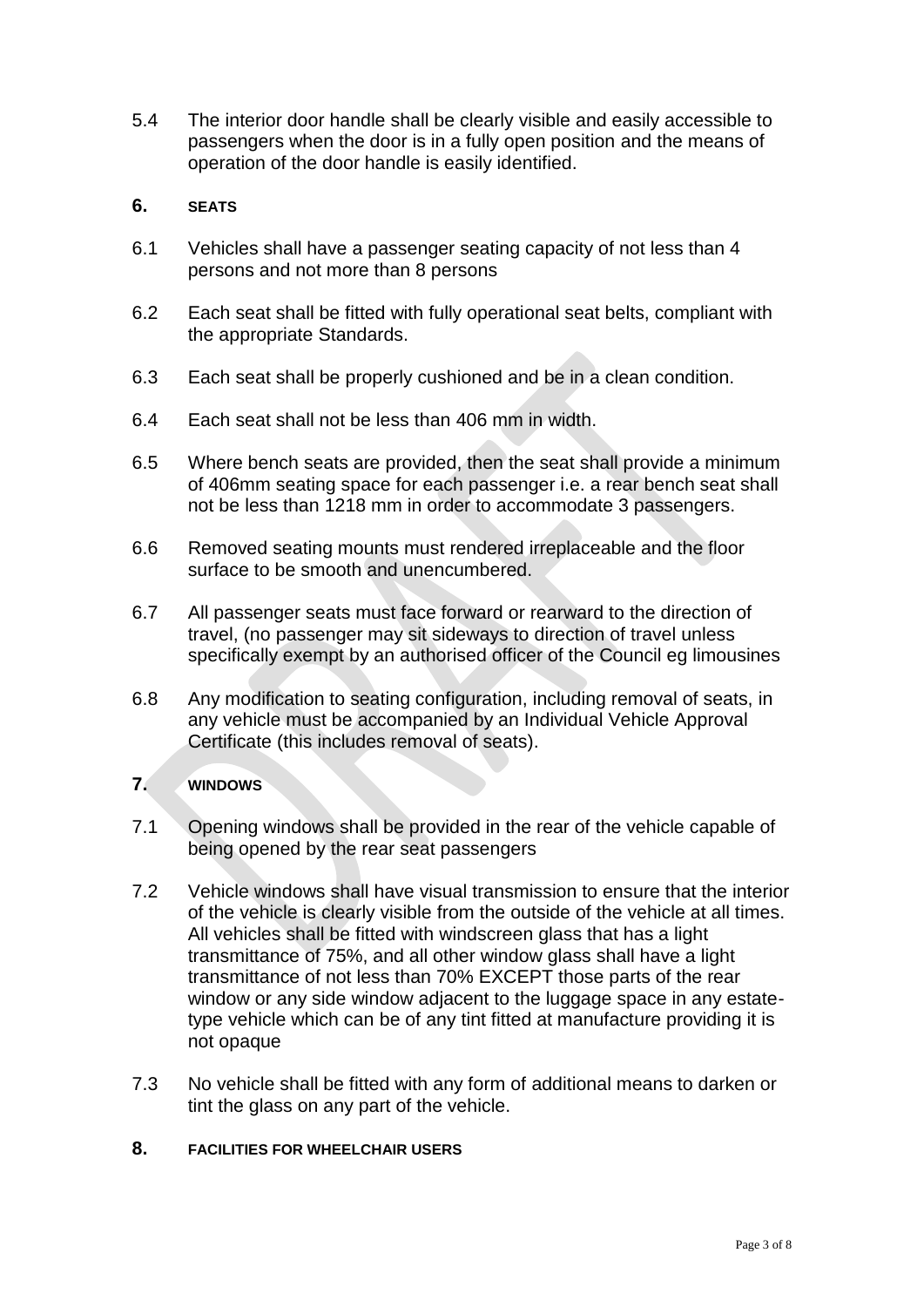- 8.1 Any vehicle that has the facility for the carriage of wheelchair or wheelchair passengers shall be fitted with:
	- a. Approved manufacturer installed anchorages that shall be either chassis or floor linked and capable of withstanding approved dynamic or static tests. Restraints for wheelchair and passengers shall be independent of each other. Anchorages shall also be provided for the safe storage of a wheelchair, whether folded or otherwise, if carried within the passenger compartment. All anchorages and restraints shall be so designed that they do not cause any danger to other passengers and maintained in accordance with manufacturer's specifications.
	- b. A ramp or ramps for the loading of a wheelchair and passenger shall be available at all times for use at the nearside rear passenger door. An adequate locking device shall be fitted to ensure that the ramp(s) do not slip or tilt when in use. Provision shall be made for the ramps to be stored safety in the vehicle when not in use.
- 8.2 The vehicle shall be equipped with a manufacturer's user manual /guide on the safe loading and unloading and security of wheelchair passengers.
- 8.3 Any equipment fitted to the vehicle for the purpose of lifting a wheelchair into the vehicle shall have been tested in accordance with the requirements of the Lifting Operations and Lifting Equipment Regulations 1998 immediately prior to being first licensed and every 6 months thereafter. A LOLER Certificate of must be produced at the time of MOT and Compliance Testing to the Designated Testing Station and to the Licensing Office at grant and renewal of licence.

## **9. FUEL SYSTEMS**

- 9.1 Fuel systems should be installed to current manufacturer and legal standards. Before commencing any gas fuel conversions it is essential that written approval is sought for the Council.
- **10. CCTV**
- 10.1 CCTV monitoring devices, for the purpose of assisting driver safety are permitted in vehicles. If such devices are fitted, adequate signage shall be displayed in the passenger compartment advising passengers that they are being monitored/recorded. Any such equipment shall be maintained in working order, be fitted overtly and in such a way as not to present any danger or hazard to any passenger. It will be the driver/proprietor's responsibility to comply with all aspects of the law regarding such surveillance equipment. CCTV requirements and conditions can be found attached (to be confirmed)

# **CONDITIONS ATTACHED TO LICENCE**

#### **11. MAINTENANCE OF VEHICLE**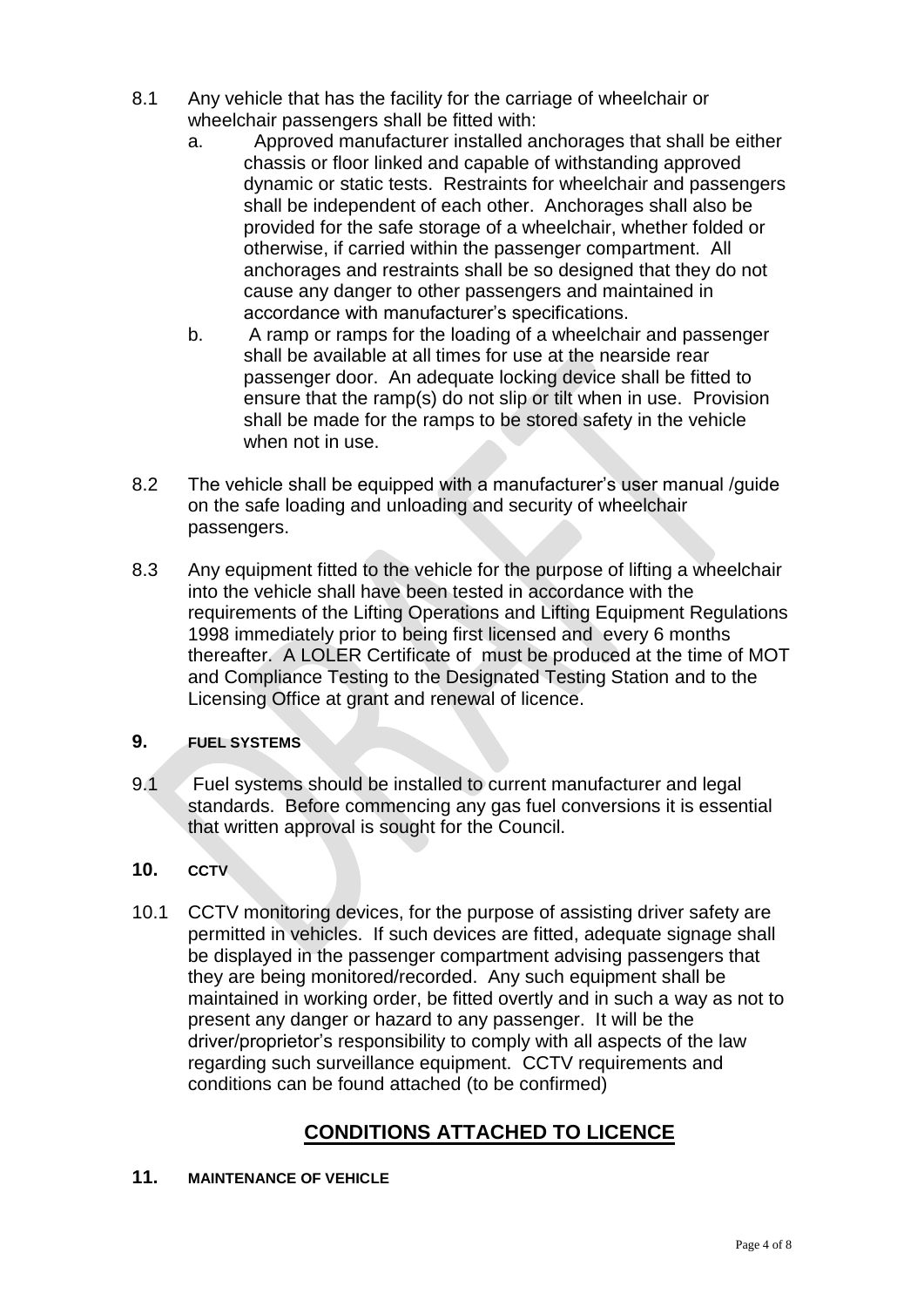11.1 The vehicle and all its fittings and equipment shall at all times when the vehicle is in use or available for hire, be kept in an efficient, safe, tidy and clean condition\* and all relevant statutory requirements (including in particular those contained in Motor Vehicles (Construction and Use) Regulations shall be fully complied with. \*Clean condition is defined as follows: "All body panels to be of uniform colour and finish throughout, unless otherwise authorised by the Council in writing, and to be washed and

polished to a high standard. Windows to be clear and smear free inside and out. Carpets and seating to be vacuumed and to be without cuts, tears or staining"

- 11.2 Every licensed vehicle must be maintained in a safe and clean condition at all times and is subject to such examinations as are required by the Council.
- 11.3 Seats must be fully sprung, free of stains, tears, cigarette burns or repair and not threadbare. Floor coverings must not be unduly worn and present no trip hazards. Household carpeting or similar is unacceptable and must not be used. Upholstery (headlining and side panel coverings) must be free of ingrained grime, factures and maintained in the manufacturers original style.
- 11.4 Without prejudice to the obligations imposed by 12.1 to 12.3 above and without prejudice to any other inspections as stipulated by the vehicle manufacturer, the proprietor of the licensed vehicle shall ensure that **as a minimum** the compliance of routine maintenance inspections must be adhered to, and such inspections shall be recorded and retained (for a minimum of 18 months) and kept available for immediate production to an Authorised Officer of the Council or Police Officer on request.
- 11.5 Please note that the requirement to inspect the licensed vehicle as imposed by the above condition does not release the proprietor of the vehicle for his obligations to carry out further daily inspections to ensure compliance with the above conditions.

## 12. **ALTERATION OF VEHICLE**

12.1 No material alteration or change in the specification, design, condition, or appearance of the vehicle shall be made without the approval of the Council at any time while the licence is in force.

#### **13. IDENTIFICATION OF VEHICLE**

13.1 The plate identifying the vehicle as a Private Hire vehicle and required to be exhibited on the vehicle pursuant to Section 48(6) of the Local Government (Miscellaneous Provisions) Act 1976 shall be securely fixed on the outside of the vehicle in a conspicuous position and in such manner as to be easily removable by an Authorised Officer of the Council or a Police Constable.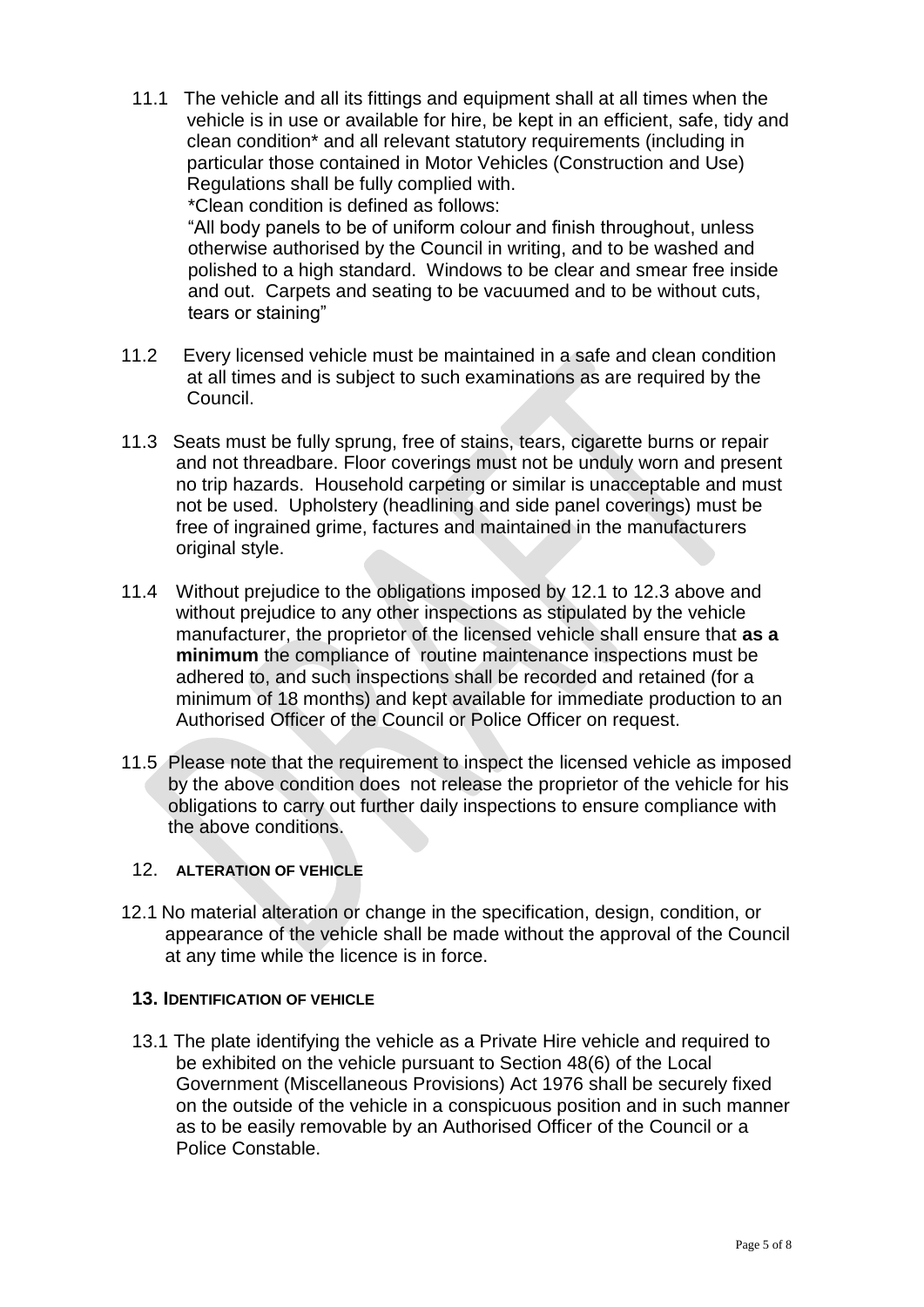- 13.2 One Private Hire door sticker shall be adhered to each front door of the vehicle.
- 13.3 On the boot and each rear side of the vehicle (below window height) the company name, words "private hire" and one telephone number (which must be used by the Operator of the vehicle), may be placed, at the licensees expense, PROVIDED that the details that is to be used by the Operator is first approved by the Council
- 13.4 No pictures, icons, graphics, emblems or such like is allowed which may infer that the vehicle is a hackney carriage (taxi)
- 13.5 Vehicles must not display anywhere on or in the vehicle the word "Taxi", "Tacsi", "cab" or any other word(s) which may, in the Council's opinion lead the public to believe the vehicle is a hackney carriage.
- 13.6 The licence plate and door signs must not be affixed to any other vehicle other than that stipulated on the current licence. This equipment remains the property of the Council and must be surrendered immediately upon expiry, suspension or revocation of the licence.

#### 14. **INTERIOR MARKINGS**

14.1 The proprietor shall cause to be clearly marked inside the vehicle in such a position as to be visible at all times to passengers therein, the number of this licence and the number of passengers prescribed in this licence.

#### **15. SAFETY EQUIPMENT**

15.1 There shall be provided and maintained in the vehicle at all times when it is in use or available for hire, a suitable and efficient fire extinguisher and a suitable first aid kit containing appropriate first aid dressings and appliance, such equipment to be carried in such a position in the vehicle as to be readily visible and available for immediate use in an emergency. It should be noted that the first aid kit is intended for use by a person who has the appropriate knowledge of first aid.

#### **16. SIGNS AND NOTICES**

16.1 No signs, notices, advertisements, plates, marks, numbers, letters, figures, symbols, emblems, or devices whatsoever shall be displayed on, in or from the vehicle except as may be required by any statutory provision, including byelaws or conditions

The above condition will not apply to:

- a. Any indication on a taximeter visible only from the interior of the vehicle, or
- b. The display by the driver of a hand-held card which is displayed in, on or from the vehicle whilst it is stationary, provided that such card;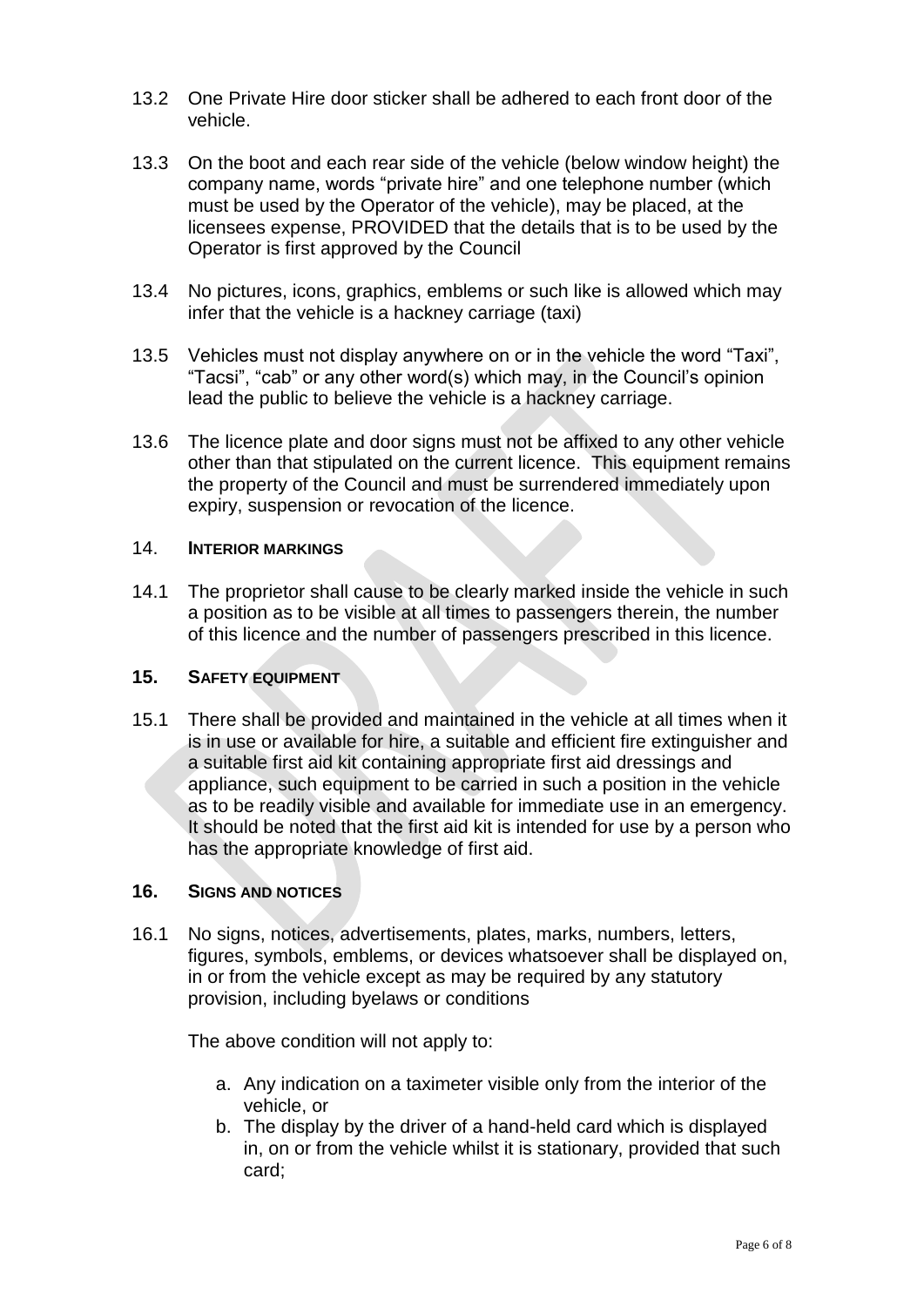- i. contains no words or numbers other than the names of the licensed operator of the vehicle or the name under which he carried on his business and, in either case, the name of a passenger or passengers to be carried in the vehicle, and
- ii. if the licensed operator charges for journeys in accordance with a scale of fares, a copy of such scale shall be displayed in the vehicle for the information of passengers in a form previously submitted and approved by the Council.
- iii. Any safety notices eg instructions on door latch operation

#### **17. RADIO EQUIPMENT**

- 17.1 Neither the Operator, proprietor nor the driver of a Private Hire vehicle shall use or cause or suffer to be used in any vehicle any radio equipment for operational communication between Operator and Driver, or between drivers of other Private Hire vehicles. Only fully licensed closed channel equipment shall be used for operational communication.
- 17.2 Each Private Hire Operator should have written policy on the use of mobile phones whilst driving. Operators should not encourage drivers to use any form of mobile communication whilst driving.

## **18. CHANGE OF ADDRESS**

18.1 The proprietor shall notify the Council, in writing, of any change of address during the period of the licence, within seven days of such change taking place.

#### **19. CONVICTIONS**

19.1 The proprietor shall, within seven days, disclose to the Council, in writing, details of any convictions, formal cautions, absolute discharges, or fixed penalties, imposed on him/her (or if the proprietor is a company or partnership, or any of the directors or partners) during the period of the licence.

#### **20. DEPOSIT OF DRIVING LICENCE**

20.1 If the proprietor permits or employs any other person to drive the vehicle as a Private Hire vehicle, he shall, before that person commences to drive the vehicle, cause the driver to deliver to him his Private Hire Vehicle Driver's licence for retention until such time as the driver ceases to be permitted or employed to drive the vehicle or any other vehicle of his.

## **21. PERMITTED DRIVERS OF THE VEHICLE**

21.1 The proprietor or any other person permitted or employed to drive the vehicle as a Private Hire vehicle, must be the holder of a current Private Hire driver's licence or a dual Hackney Carriage and Private Hire driver licence granted by Denbighshire County Council according with Section 51 of the Local Government (Miscellaneous Provisions) Act 1976